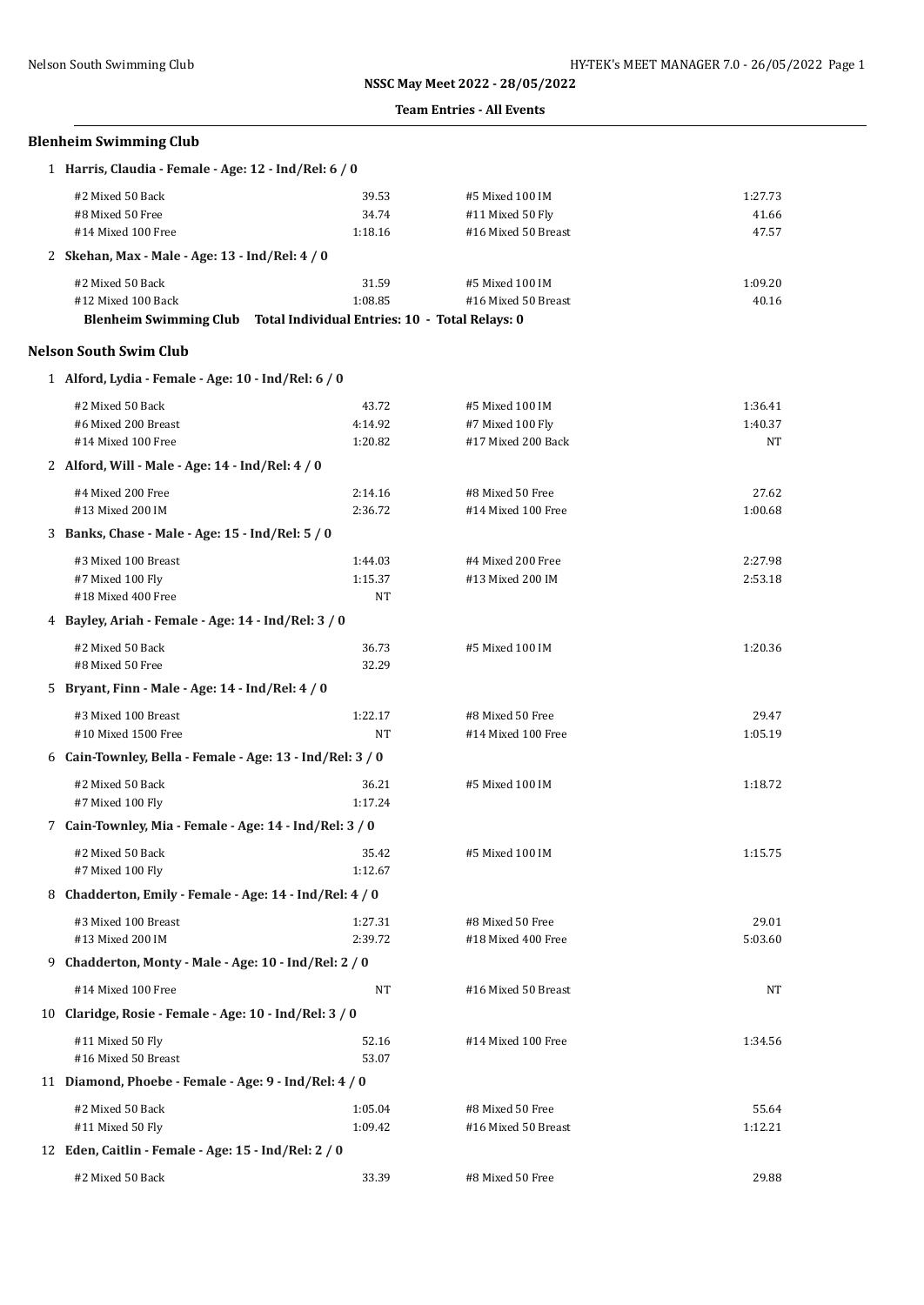## **Team Entries - All Events**

| <b>Nelson South Swim Club</b>                                      |                                                      |                                         |                |  |  |
|--------------------------------------------------------------------|------------------------------------------------------|-----------------------------------------|----------------|--|--|
| 13 Grenfell, Annabel - Female - Age: 14 - Ind/Rel: 3 / 0           |                                                      |                                         |                |  |  |
| #2 Mixed 50 Back<br>#8 Mixed 50 Free                               | 32.89<br>30.24                                       | #5 Mixed 100 IM                         | 1:14.24        |  |  |
|                                                                    | 14 Hine, Ellinor - Female - Age: 17 - Ind/Rel: 4 / 0 |                                         |                |  |  |
| #5 Mixed 100 IM                                                    | 1:13.45                                              | #7 Mixed 100 Fly                        | 1:11.98        |  |  |
| #11 Mixed 50 Fly                                                   | 31.60                                                | #14 Mixed 100 Free                      | 1:04.17        |  |  |
| 15 Jones, Henry - Male - Age: 9 - Ind/Rel: 3 / 0                   |                                                      |                                         |                |  |  |
| #2 Mixed 50 Back                                                   | 44.43                                                | #8 Mixed 50 Free                        | 40.49          |  |  |
| #16 Mixed 50 Breast                                                | 50.10                                                |                                         |                |  |  |
| 16 Lu, Ethan - Male - Age: 12 - Ind/Rel: 5 / 0                     |                                                      |                                         |                |  |  |
| #2 Mixed 50 Back                                                   | 48.01                                                | #3 Mixed 100 Breast                     | 1:43.99        |  |  |
| #5 Mixed 100 IM                                                    | 1:40.72                                              | #8 Mixed 50 Free                        | 41.04          |  |  |
| #12 Mixed 100 Back                                                 | 1:41.17                                              |                                         |                |  |  |
| 17 Mackay S14/Sb14/Sm14, Helen - Female - Age: 20 - Ind/Rel: 4 / 0 |                                                      |                                         |                |  |  |
| #7 Mixed 100 Fly                                                   | 1:58.26                                              | #11 Mixed 50 Fly                        | 47.06          |  |  |
| #12 Mixed 100 Back                                                 | 1:51.60                                              | #15 Mixed 200 Fly                       | NT             |  |  |
| 18 Mellor, Ariana - Female - Age: 16 - Ind/Rel: 4 / 0              |                                                      |                                         |                |  |  |
| #2 Mixed 50 Back                                                   | 32.16                                                | #6 Mixed 200 Breast                     | 2:49.66        |  |  |
| #12 Mixed 100 Back                                                 | 1:09.16                                              | #16 Mixed 50 Breast                     | 37.32          |  |  |
| 19 Morton, Oliver - Male - Age: 16 - Ind/Rel: 6 / 0                |                                                      |                                         |                |  |  |
| #3 Mixed 100 Breast                                                | 1:11.93                                              | #5 Mixed 100 IM                         | 1:07.93        |  |  |
| #8 Mixed 50 Free                                                   | 27.01                                                | #11 Mixed 50 Fly                        | 28.65          |  |  |
| #14 Mixed 100 Free                                                 | 1:00.68                                              | #16 Mixed 50 Breast                     | 32.40          |  |  |
| 20 Old, Joshua - Male - Age: 14 - Ind/Rel: 4 / 0                   |                                                      |                                         |                |  |  |
| #1 Mixed 800 Free                                                  | 11:28.18                                             | #4 Mixed 200 Free                       | 2:37.01        |  |  |
| #14 Mixed 100 Free                                                 | 1:10.61                                              | #18 Mixed 400 Free                      | 5:26.35        |  |  |
| 21 Old, Keisha - Female - Age: 11 - Ind/Rel: 5 / 0                 |                                                      |                                         |                |  |  |
| #4 Mixed 200 Free                                                  | 2:36.21                                              | #7 Mixed 100 Fly                        | NΤ             |  |  |
| #12 Mixed 100 Back                                                 | 1:22.57                                              | #14 Mixed 100 Free                      | 1:09.98        |  |  |
| #16 Mixed 50 Breast                                                | 43.03                                                |                                         |                |  |  |
| 22 Pawson, Kyan - Male - Age: 11 - Ind/Rel: 6 / 0                  |                                                      |                                         |                |  |  |
| #2 Mixed 50 Back                                                   | 38.41                                                | #5 Mixed 100 IM                         | 1:26.67        |  |  |
| #8 Mixed 50 Free                                                   | 34.71                                                | #12 Mixed 100 Back                      | 1:27.21        |  |  |
| #14 Mixed 100 Free<br>48.14<br>1:16.53<br>#16 Mixed 50 Breast      |                                                      |                                         |                |  |  |
| 23 Perrett, Liliana - Female - Age: 10 - Ind/Rel: 6 / 0            |                                                      |                                         |                |  |  |
| #3 Mixed 100 Breast                                                | 1:51.68                                              | #5 Mixed 100 IM                         | 1:41.42        |  |  |
| #8 Mixed 50 Free<br>#14 Mixed 100 Free                             | 38.38<br>1:28.19                                     | #11 Mixed 50 Fly<br>#16 Mixed 50 Breast | 51.77<br>50.36 |  |  |
| 24 Russ S14/Sb14/Sm14, Finn - Male - Age: 15 - Ind/Rel: 4 / 0      |                                                      |                                         |                |  |  |
| #4 Mixed 200 Free                                                  | 2:18.30                                              | #8 Mixed 50 Free                        | 27.96          |  |  |
| #11 Mixed 50 Fly                                                   | 30.50                                                | #14 Mixed 100 Free                      | 1:01.54        |  |  |
| 25 Schaper, Tom - Male - Age: 12 - Ind/Rel: 5 / 0                  |                                                      |                                         |                |  |  |
| #2 Mixed 50 Back                                                   | 58.47                                                | #5 Mixed 100 IM                         | NT             |  |  |
| #8 Mixed 50 Free                                                   | 38.75                                                | #14 Mixed 100 Free                      | 1:39.62        |  |  |
| #16 Mixed 50 Breast                                                | NT                                                   |                                         |                |  |  |
| 26 Scott, Georgia - Female - Age: 11 - Ind/Rel: 3 / 0              |                                                      |                                         |                |  |  |
| #3 Mixed 100 Breast                                                | 1:39.10                                              | #5 Mixed 100 IM                         | 1:31.53        |  |  |
| #8 Mixed 50 Free                                                   | 36.71                                                |                                         |                |  |  |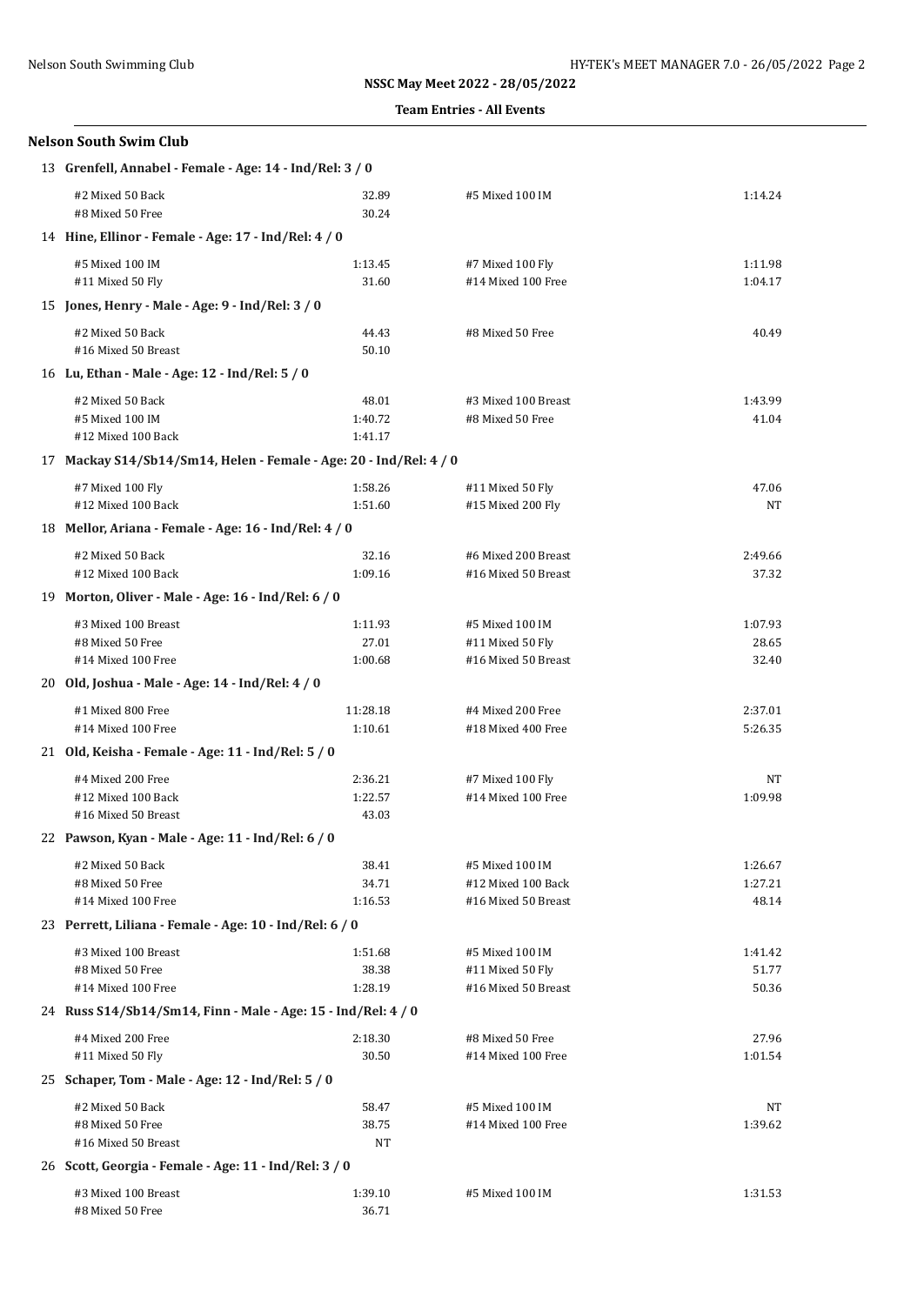#### **Team Entries - All Events**

## **Nelson South Swim Club**

|                                                        | 27 Sneddon, Jasper - Male - Age: 13 - Ind/Rel: 5 / 0     |                                                                        |                     |         |  |
|--------------------------------------------------------|----------------------------------------------------------|------------------------------------------------------------------------|---------------------|---------|--|
|                                                        | #3 Mixed 100 Breast                                      | 1:35.66                                                                | #7 Mixed 100 Fly    | 1:30.90 |  |
|                                                        | #12 Mixed 100 Back                                       | 1:22.71                                                                | #14 Mixed 100 Free  | 1:14.66 |  |
|                                                        | #18 Mixed 400 Free                                       | 5:42.92                                                                |                     |         |  |
|                                                        | 28 Sneddon, Marco - Male - Age: 9 - Ind/Rel: 4 / 0       |                                                                        |                     |         |  |
|                                                        | #2 Mixed 50 Back                                         | 1:03.68                                                                | #8 Mixed 50 Free    | 51.41   |  |
|                                                        | #14 Mixed 100 Free                                       | 1:50.78                                                                | #16 Mixed 50 Breast | NT      |  |
|                                                        | 29 Stewart, Tegen - Female - Age: 13 - Ind/Rel: 5 / 0    |                                                                        |                     |         |  |
|                                                        | #2 Mixed 50 Back                                         | 38.35                                                                  | #6 Mixed 200 Breast | 3:05.28 |  |
|                                                        | #8 Mixed 50 Free                                         | 31.19                                                                  | #11 Mixed 50 Fly    | 34.17   |  |
|                                                        | #16 Mixed 50 Breast                                      | 40.09                                                                  |                     |         |  |
|                                                        | 30 Taylor, Catherine - Female - Age: 11 - Ind/Rel: 5 / 0 |                                                                        |                     |         |  |
|                                                        | #2 Mixed 50 Back                                         | 45.60                                                                  | #4 Mixed 200 Free   | 3:26.66 |  |
|                                                        | #7 Mixed 100 Fly                                         | 1:56.41                                                                | #13 Mixed 200 IM    | 3:35.65 |  |
|                                                        | #17 Mixed 200 Back                                       | <b>NT</b>                                                              |                     |         |  |
|                                                        | 31 Taylor, Charlotte - Female - Age: 13 - Ind/Rel: 5 / 0 |                                                                        |                     |         |  |
|                                                        | #4 Mixed 200 Free                                        | 2:51.60                                                                | #9 Mixed 400 IM     | 6:40.95 |  |
|                                                        | #11 Mixed 50 Fly                                         | 39.22                                                                  | #14 Mixed 100 Free  | 1:15.55 |  |
|                                                        | #17 Mixed 200 Back                                       | 3:12.06                                                                |                     |         |  |
|                                                        | 32 Tremblay, Corey - Male - Age: 14 - Ind/Rel: 4 / 0     |                                                                        |                     |         |  |
|                                                        | #1 Mixed 800 Free                                        | 10:20.67                                                               | #5 Mixed 100 IM     | 1:13.70 |  |
|                                                        | #14 Mixed 100 Free                                       | 1:03.91                                                                | #18 Mixed 400 Free  | 4:47.41 |  |
| 33 Tremblay, Laura - Female - Age: 11 - Ind/Rel: 2 / 0 |                                                          |                                                                        |                     |         |  |
|                                                        | #6 Mixed 200 Breast                                      | 3:41.62                                                                | #8 Mixed 50 Free    | 34.69   |  |
|                                                        | 34 van Orden, Grace - Female - Age: 13 - Ind/Rel: 4 / 0  |                                                                        |                     |         |  |
|                                                        | #2 Mixed 50 Back                                         | 40.21                                                                  | #5 Mixed 100 IM     | 1:33.20 |  |
|                                                        | #7 Mixed 100 Fly                                         | 1:34.02                                                                | #8 Mixed 50 Free    | 33.65   |  |
|                                                        |                                                          | Nelson South Swim Club Total Individual Entries: 139 - Total Relays: 0 |                     |         |  |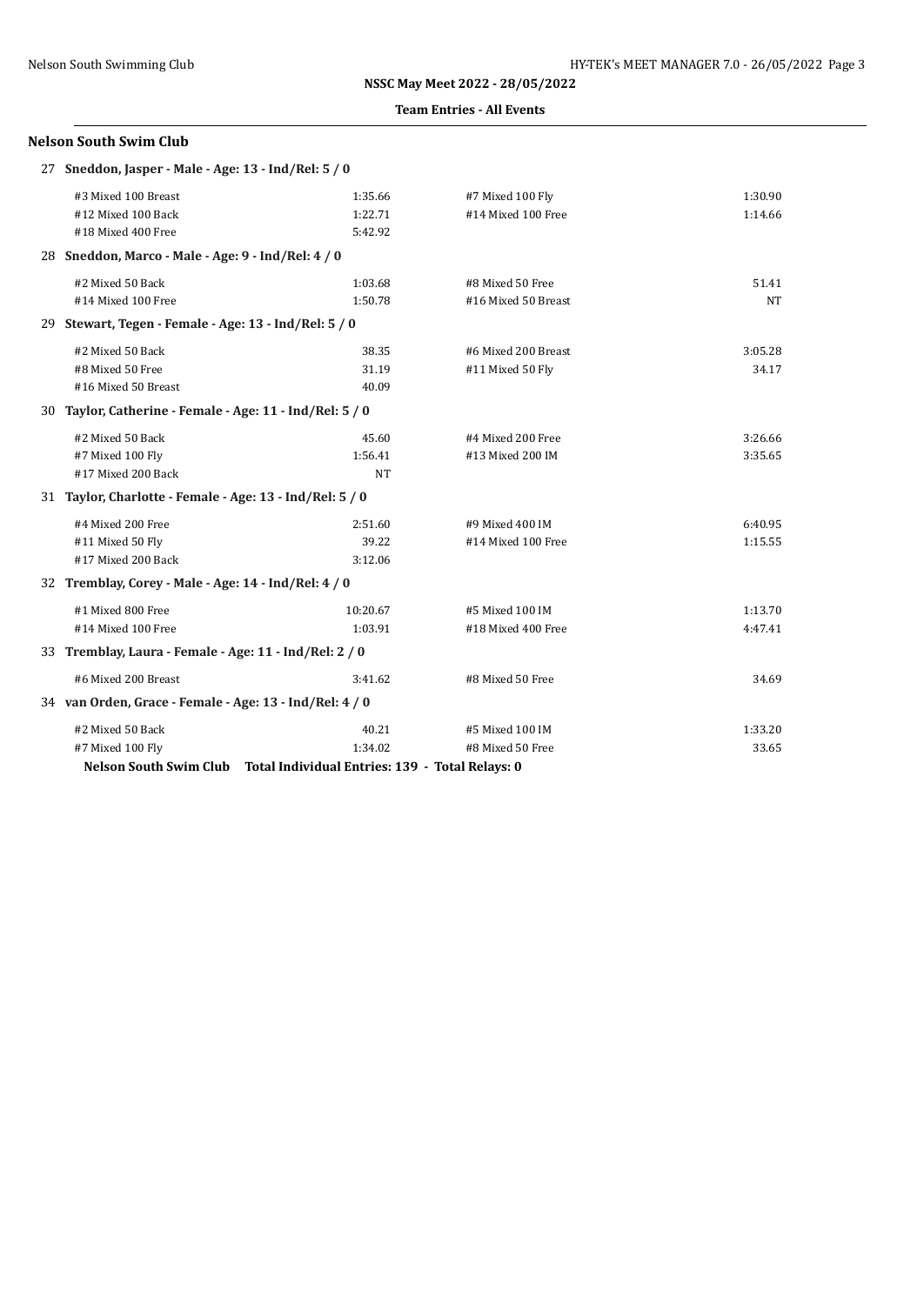#### **Team Entries - All Events**

## **Tasman Swim Club**

| 1 Adams, Samara - Female - Age: 14 - Ind/Rel: 5 / 0                            |                                                 |                                                                |                               |  |  |
|--------------------------------------------------------------------------------|-------------------------------------------------|----------------------------------------------------------------|-------------------------------|--|--|
| #3 Mixed 100 Breast<br>#8 Mixed 50 Free<br>#16 Mixed 50 Breast                 | 1:39.18<br>36.30<br>45.94                       | #5 Mixed 100 IM<br>#11 Mixed 50 Fly                            | 1:30.65<br>41.53              |  |  |
| 2 Barr, Jemima - Female - Age: 16 - Ind/Rel: 4 / 0                             |                                                 |                                                                |                               |  |  |
| #5 Mixed 100 IM<br>#11 Mixed 50 Fly                                            | 1:10.15<br>29.74                                | #8 Mixed 50 Free<br>#15 Mixed 200 Fly                          | 28.73<br>2:21.05              |  |  |
| 3 Bayley, Oxford - Male - Age: 18 - Ind/Rel: 3 / 0                             |                                                 |                                                                |                               |  |  |
| #3 Mixed 100 Breast<br>#13 Mixed 200 IM                                        | 1:14.76<br>2:17.46                              | #8 Mixed 50 Free                                               | 25.01                         |  |  |
|                                                                                | 4 Bell, Lucas - Male - Age: 13 - Ind/Rel: 6 / 0 |                                                                |                               |  |  |
| #2 Mixed 50 Back<br>#8 Mixed 50 Free<br>#16 Mixed 50 Breast                    | 33.90<br>30.40<br>40.83                         | #5 Mixed 100 IM<br>#12 Mixed 100 Back<br>#18 Mixed 400 Free    | 1:14.62<br>1:14.42<br>5:23.21 |  |  |
| 5 Daly, Harriett - Female - Age: 11 - Ind/Rel: 6 / 0                           |                                                 |                                                                |                               |  |  |
| #4 Mixed 200 Free<br>#8 Mixed 50 Free<br>#14 Mixed 100 Free                    | 2:55.55<br>37.91<br>1:25.29                     | #6 Mixed 200 Breast<br>#11 Mixed 50 Fly<br>#16 Mixed 50 Breast | 3:38.62<br>38.46<br>46.22     |  |  |
| 6 Edwards, Katie - Female - Age: 16 - Ind/Rel: 3 / 0                           |                                                 |                                                                |                               |  |  |
| #11 Mixed 50 Fly<br>#18 Mixed 400 Free                                         | 35.33<br>5:30.00                                | #14 Mixed 100 Free                                             | 1:11.82                       |  |  |
| 7 Kalani, Maicah - Male - Age: 11 - Ind/Rel: 5 / 0                             |                                                 |                                                                |                               |  |  |
| #2 Mixed 50 Back<br>#8 Mixed 50 Free<br>#16 Mixed 50 Breast                    | 36.60<br>31.85<br>44.20                         | #5 Mixed 100 IM<br>#13 Mixed 200 IM                            | 1:25.05<br>3:03.18            |  |  |
| 8 Kemp, Ayla - Female - Age: 12 - Ind/Rel: 7 / 0                               |                                                 |                                                                |                               |  |  |
| #2 Mixed 50 Back<br>#5 Mixed 100 IM<br>#11 Mixed 50 Fly<br>#16 Mixed 50 Breast | 50.99<br>1:43.94<br>49.59<br>55.36              | #3 Mixed 100 Breast<br>#8 Mixed 50 Free<br>#14 Mixed 100 Free  | 1:59.52<br>40.26<br>1:30.28   |  |  |
| 9 Kenyon, Riley - Female - Age: 8 - Ind/Rel: 5 / 0                             |                                                 |                                                                |                               |  |  |
| #2 Mixed 50 Back<br>#8 Mixed 50 Free<br>#16 Mixed 50 Breast                    | NT<br>NT<br>NT                                  | #5 Mixed 100 IM<br>#11 Mixed 50 Fly                            | NT<br>NT                      |  |  |
| 10 Ketel, Mya - Female - Age: 15 - Ind/Rel: 3 / 0                              |                                                 |                                                                |                               |  |  |
| #5 Mixed 100 IM<br>#14 Mixed 100 Free                                          | 1:14.78<br>1:05.66                              | #8 Mixed 50 Free                                               | 30.28                         |  |  |
| 11 Lausen, Ava - Female - Age: 12 - Ind/Rel: 3 / 0                             |                                                 |                                                                |                               |  |  |
| #2 Mixed 50 Back<br>#8 Mixed 50 Free                                           | 47.56<br>36.14                                  | #5 Mixed 100 IM                                                | NT                            |  |  |
| 12 Linyard, Nia - Female - Age: 12 - Ind/Rel: 6 / 0                            |                                                 |                                                                |                               |  |  |
| #2 Mixed 50 Back<br>#8 Mixed 50 Free<br>#13 Mixed 200 IM                       | 44.24<br>37.30<br>3:22.87                       | #4 Mixed 200 Free<br>#11 Mixed 50 Fly<br>#16 Mixed 50 Breast   | 2:55.06<br>47.12<br>46.64     |  |  |
| 13 Marshall, Alexandra - Female - Age: 15 - Ind/Rel: 3 / 0                     |                                                 |                                                                |                               |  |  |
| #2 Mixed 50 Back<br>#9 Mixed 400 IM                                            | 33.44<br>5:28.86                                | #5 Mixed 100 IM                                                | 1:13.66                       |  |  |